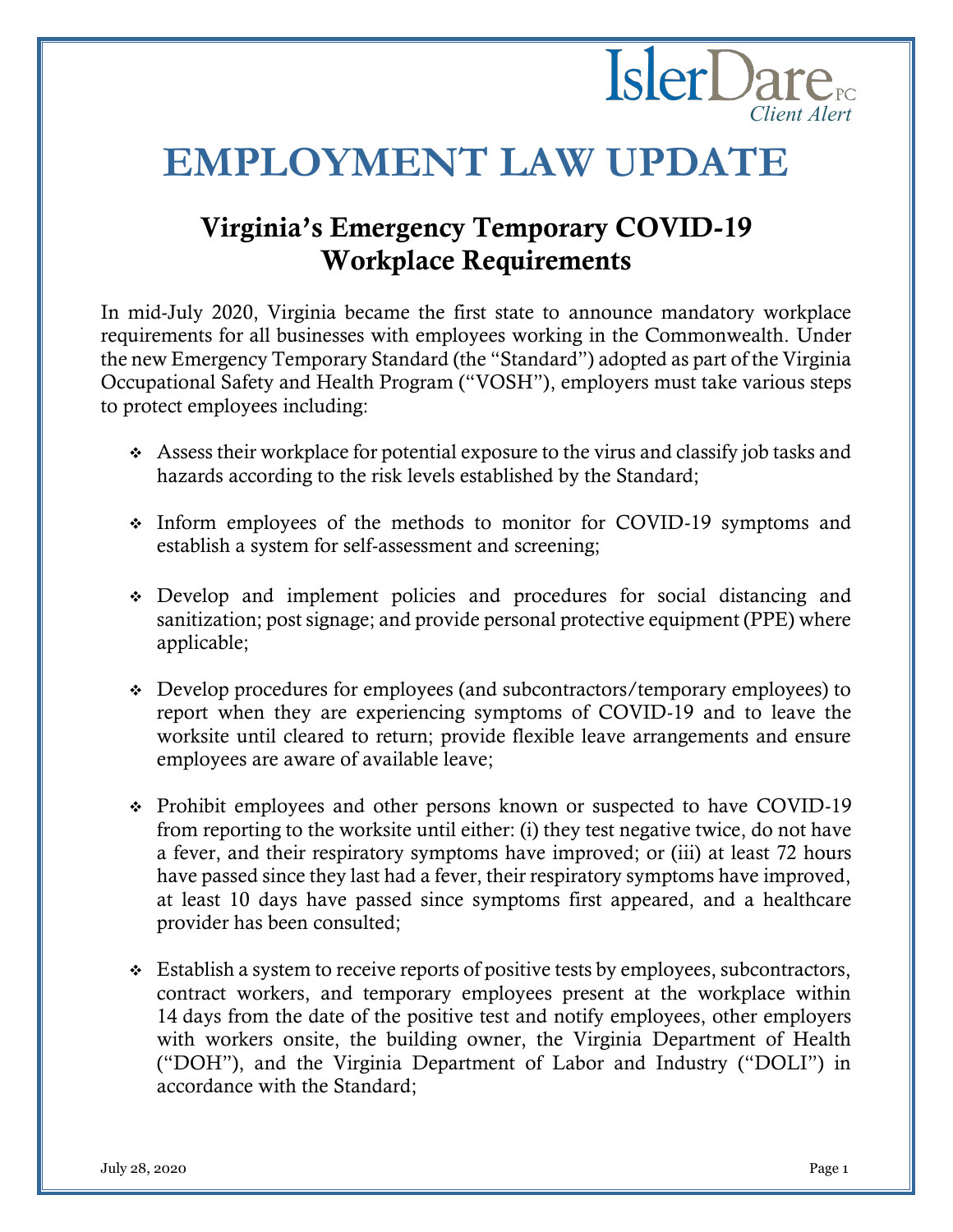

- ❖ Train employees based on the employer's risk level assessment by August 26, 2020; and
- ❖ Create an Infectious Disease Preparedness and Response Plan if risk levels are Very High or High, or if risk levels are Medium and the employer has at least 11 employees, and train employees on the Plan by September 25, 2020.

The Standard became effective Monday, July 27, 2020 and will remain in effect for: (i) the earlier of 6 months, the expiration of Governor Northam's State of Emergency, or when a permanent standard is adopted; or (ii) the Standard is repealed.

## *What Are the Exposure Risk Levels Established by the Standard?*

The first step in complying with the new Standard is to conduct a workplace assessment to identify the Risk Level into which the employer's workplace and positions fall. Employers must assess the likelihood of employee exposure and classify their workplace and where applicable, specific job tasks, pursuant to the following four risk level categories:

| <b>Risk Level</b> | <b>Definition</b>                                                                                                                                                                                        | <b>Examples</b>                                                                                                                                                                                                                                                                                                                                                                                                                 |
|-------------------|----------------------------------------------------------------------------------------------------------------------------------------------------------------------------------------------------------|---------------------------------------------------------------------------------------------------------------------------------------------------------------------------------------------------------------------------------------------------------------------------------------------------------------------------------------------------------------------------------------------------------------------------------|
| Very High         | Job tasks or workplaces with high<br>potential for employee exposure to<br>sources or persons known or<br>suspected to be infected with<br>COVID-19.                                                     | Job tasks that include:<br>Treatment of patients with known<br>➤<br>or suspected case of COVID-19 and<br>come into contact with<br>contaminants<br>$\triangleright$ Performance of testing or handling<br>specimens of such persons<br>$\triangleright$ Performance of certain dental<br>procedures and exams<br>$\triangleright$ Performance of autopsy procedures<br>on persons with a known or<br>suspected case of COVID-19 |
| High              | Job tasks or workplaces with high<br>potential for employee exposure<br>within 6 feet of sources or persons<br>known or suspected to be infected<br>with COVID-19 that are not<br>otherwise "high risk." | Job tasks that include:<br>Healthcare (physical or mental)<br>$\blacktriangleright$<br>delivery<br>Care or support services including<br>$\blacktriangleright$<br>wellness services to persons known<br>or suspected to be COVID-19<br>infected<br>First responders and medical<br>➤<br>transportation providers                                                                                                                |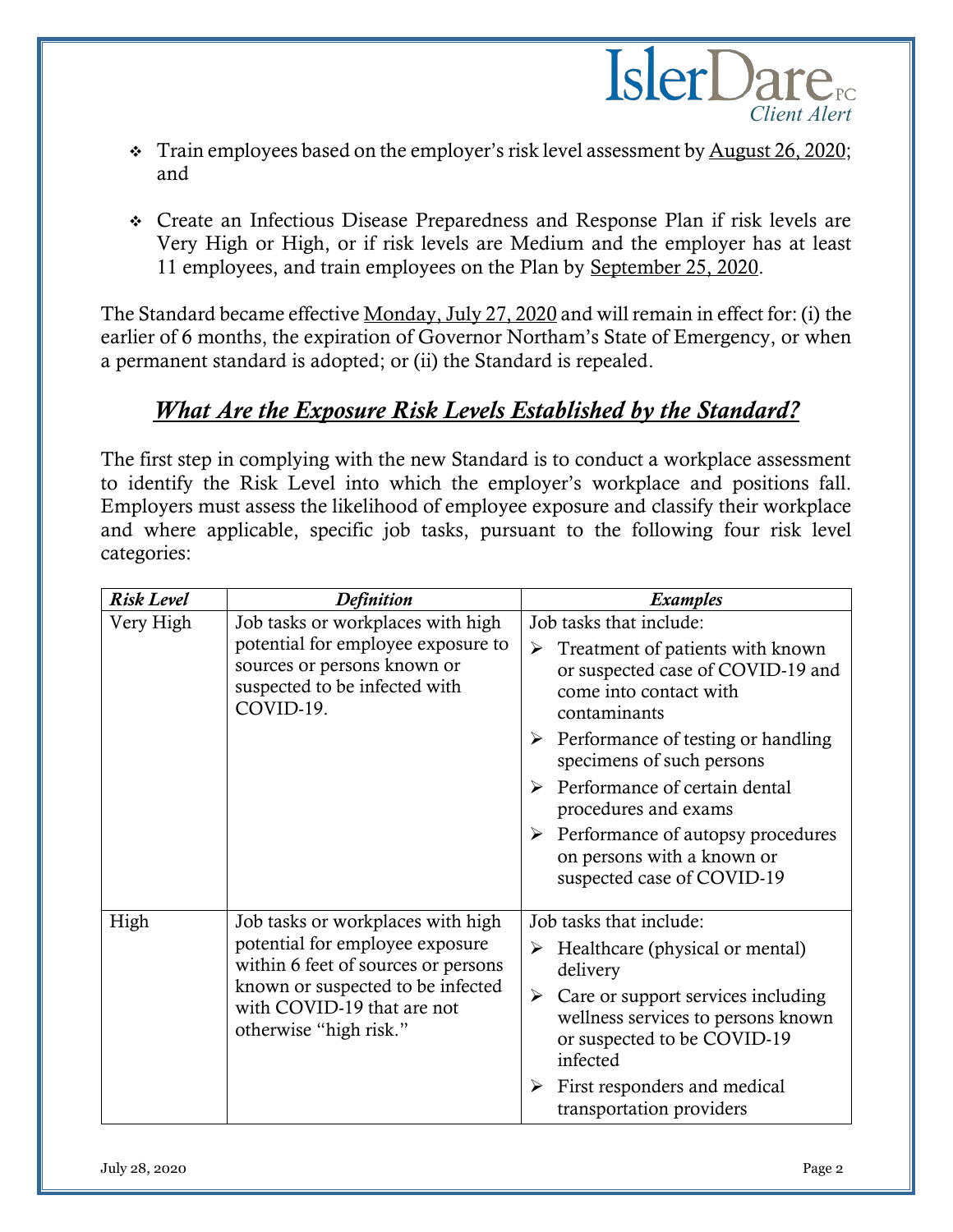

|        |                                                                                                                                                                                                                                             | Mortuary services involving<br>persons known or suspected to have<br>COVID-19 at the time of death                                                                                                                                                                                                                                                                                                                                                                                                                                                                                                                                                                                                                                                                                                                                                                     |
|--------|---------------------------------------------------------------------------------------------------------------------------------------------------------------------------------------------------------------------------------------------|------------------------------------------------------------------------------------------------------------------------------------------------------------------------------------------------------------------------------------------------------------------------------------------------------------------------------------------------------------------------------------------------------------------------------------------------------------------------------------------------------------------------------------------------------------------------------------------------------------------------------------------------------------------------------------------------------------------------------------------------------------------------------------------------------------------------------------------------------------------------|
| Medium | Job tasks or workplaces that<br>require more than minimal<br>occupational contact within 6 feet<br>of other employees, persons, or<br>general public who may be infected<br>with COVID-19 but are not known<br>or suspected to be infected. | Job tasks in the following areas:<br>$\triangleright$ Poultry, meat, and seafood<br>processing<br>$\triangleright$ Commercial passenger<br>transportation<br>Campus educational settings<br>➤<br>Daycare and afterschool settings<br>➤<br>Restaurants and bars<br>⋗<br>$\triangleright$ Grocery stores, convenience stores,<br>drug stores/pharmacies<br>Manufacturing settings<br>➤<br><b>Construction settings</b><br>➤<br><b>Correctional facilities</b><br>Work performed on customer<br>premises, such as homes or<br>businesses<br>Retail stores<br>➤<br>Call centers<br>Veterinary settings<br>$\triangleright$ Personal care, grooming, salon,<br>spas<br>Sports and entertainment venues<br>➤<br>Movie theaters and other forms of<br>➤<br>mass gatherings<br>Homeless shelters<br>Fitness, gym, exercise facilities<br>Airports, bus and train stations<br>➤ |
| Lower  | Job tasks or workplaces that do<br>not require contact within 6 feet of<br>persons who are known to be,<br>suspected of being or may be<br>infected with COVID-19.                                                                          | Job tasks in the following areas:<br>Office building settings and<br>➤<br>workplaces that are able to achieve<br>minimal occupational contact<br>through implementation of safety<br>and social distancing protocols and<br>mechanisms                                                                                                                                                                                                                                                                                                                                                                                                                                                                                                                                                                                                                                 |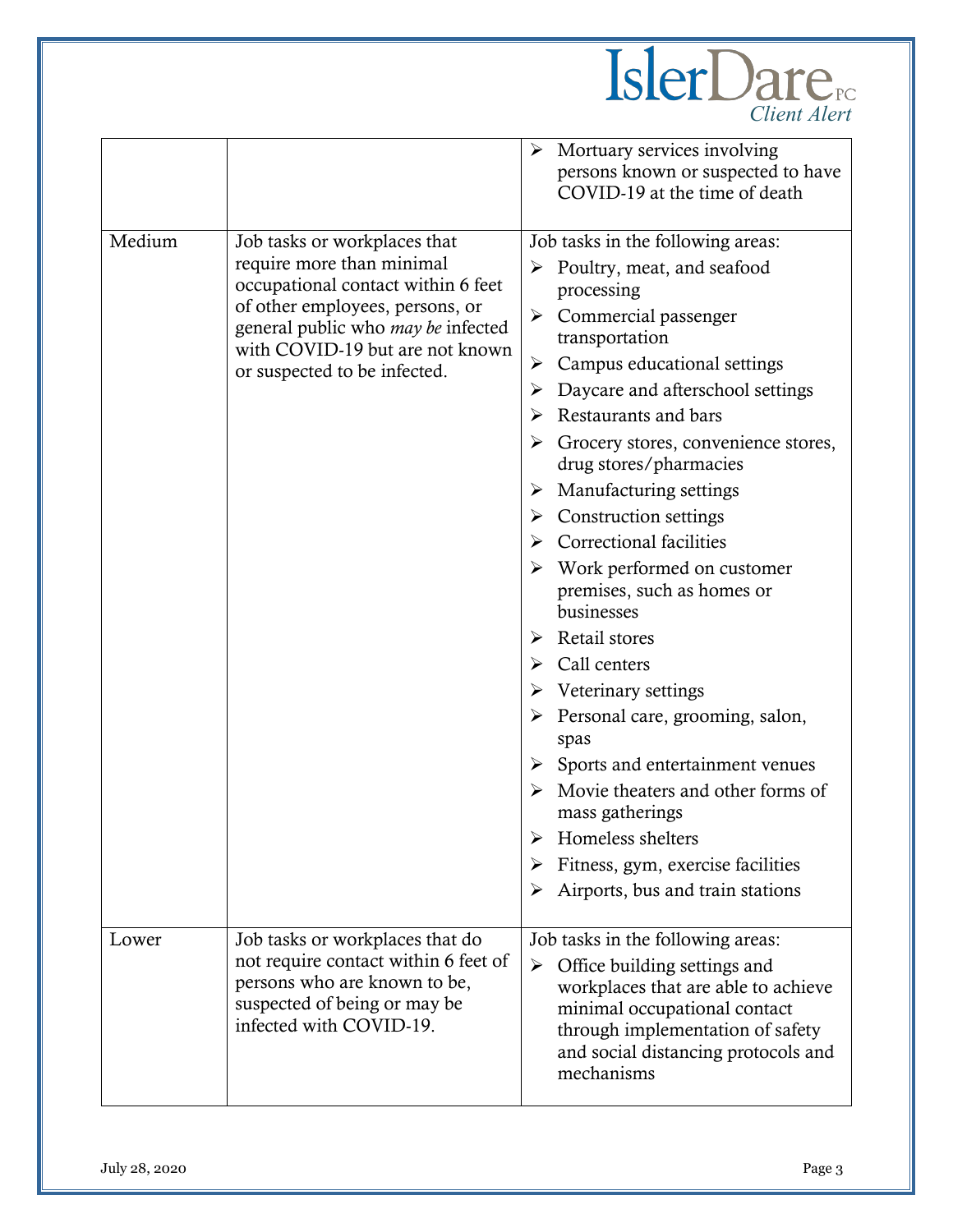

# *What Actions Must Employers Take to Ensure Compliance?*

#### 1. Develop and Follow Policies and Procedures to Protect Employees

Regardless of the risk level an employer falls under, all employers must develop policies and procedures to inform employees of methods of self-monitoring for signs and symptoms of COVID-19, how to report and leave the worksite when they are experiencing symptoms, and the types of available leave.

Employers must prohibit employees (and other individuals) known or suspected to have COVID-19 from reporting to and remaining at the worksite (including a customer location) until *either*:

- (i) the employee tests negative twice (at least 24 hours apart), does not have a fever (without using medication), *and* the respiratory symptoms have improved (known as the "test-based strategy"); or
- (ii) at least 72 hours have passed since the employee last had a fever, respiratory symptoms have improved, at least 10 days have passed since symptoms first appeared, *and* a healthcare provider has been consulted (known as the "symptom-based strategy"). 1

Employers must pay the costs associated with return-to-work testing. Although these employees are barred from coming to work, employers cannot prohibit teleworking if working remotely is a feasible option.

The Standard mandates that, to the extent feasible and permitted by law, employers must ensure sick leave policies are flexible and consistent with public health guidance and other laws (including the Families First Coronavirus Response Act) and that employees are aware of their leave policies.

#### 2. Implement and Observe Physical Distancing

All employers must ensure social distancing to the greatest extent possible given job requirements and employ strategies to ensure social distancing, such as:

- ❖ Decreasing the number of people at a worksite, staggering shifts, and requiring employees who cannot physically distance to use face coverings or other personal protective equipment.
- ❖ Utilizing signage or verbal announcements promoting physical distancing.

<sup>1</sup> Notably, the Standard expressly *prohibits* employers from using antibody test results (also known as serologic test results) to make decisions about employees returning who were previously known or suspected to have COVID-19.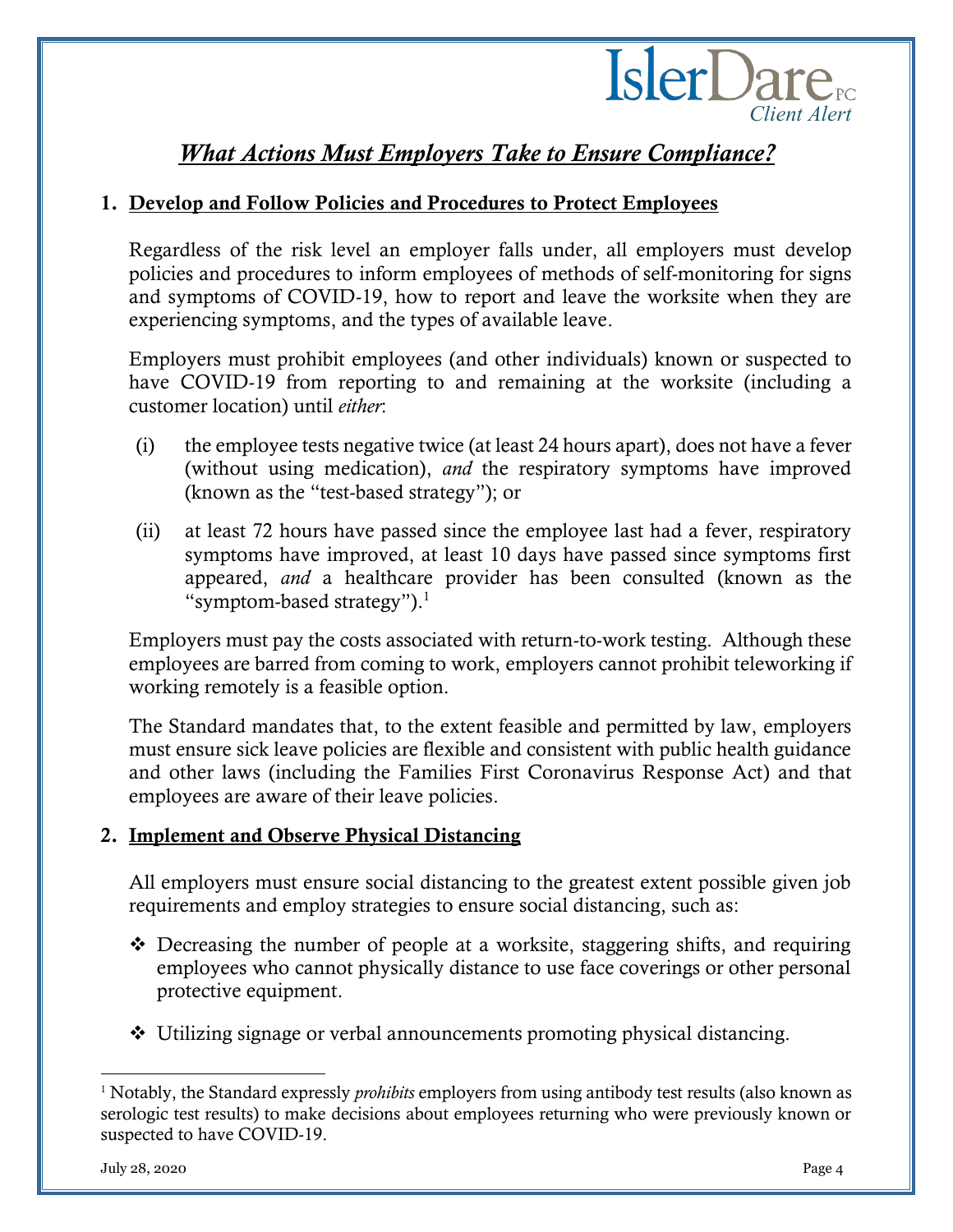

❖ Closing common areas, such as break/lunch rooms, unless occupancy limits, sanitizing requirements, and hand washing requirements are posted and enforced.

#### 3. Ensure Proper Cleaning and Sanitation

In addition to complying with VOSH sanitation standards applicable to the employer's particular industry, all employers must observe the following:

- ❖ Provide workers with readily available and frequent access to soap and water, and, where feasible, hand sanitizer.
- ❖ Employees who interact with customers, contractors, the general public, or other persons must be provided with and must immediately use cleaning supplies to disinfect surfaces contacted during the interaction.
- ❖ All common spaces, bathrooms, doors, and frequently touched surfaces must be cleaned and disinfected at the end of each shift.
- ❖ Tools and other equipment must be cleaned and disinfected prior to transfer between employees.
- ❖ Employers are required to provide and use cleaning supplies listed in the Environmental Protection Agency's List N for use against SARS-CoV-2.
- $\div$  Employers must clean and disinfect areas and surfaces where employees or others with known or suspected cases of COVID-19 worked or accessed prior to reentry, unless such areas have been unoccupied for at least 7 days. Where feasible, a period of 24 hours must be observed prior to initiating any such cleaning.

#### 4. Create Reporting and Notification Protocols

To extent permitted by law, including HIPPA, all employers must establish a system to confidentially receive reports of positive COVID-19 tests from employees, subcontractors, contractors, and temporary employees who have been present at the workplace within the previous 14 days from the date of the positive test. Upon receipt of a positive test, the employer must:

- ❖ Notify its employees who have been exposed within 24 hours of the possible exposure, while keeping the identity of the person infected confidential;
- ❖ Notify other employers that had employees present at the worksite during the same time period, while keeping the identity of the person infected confidential;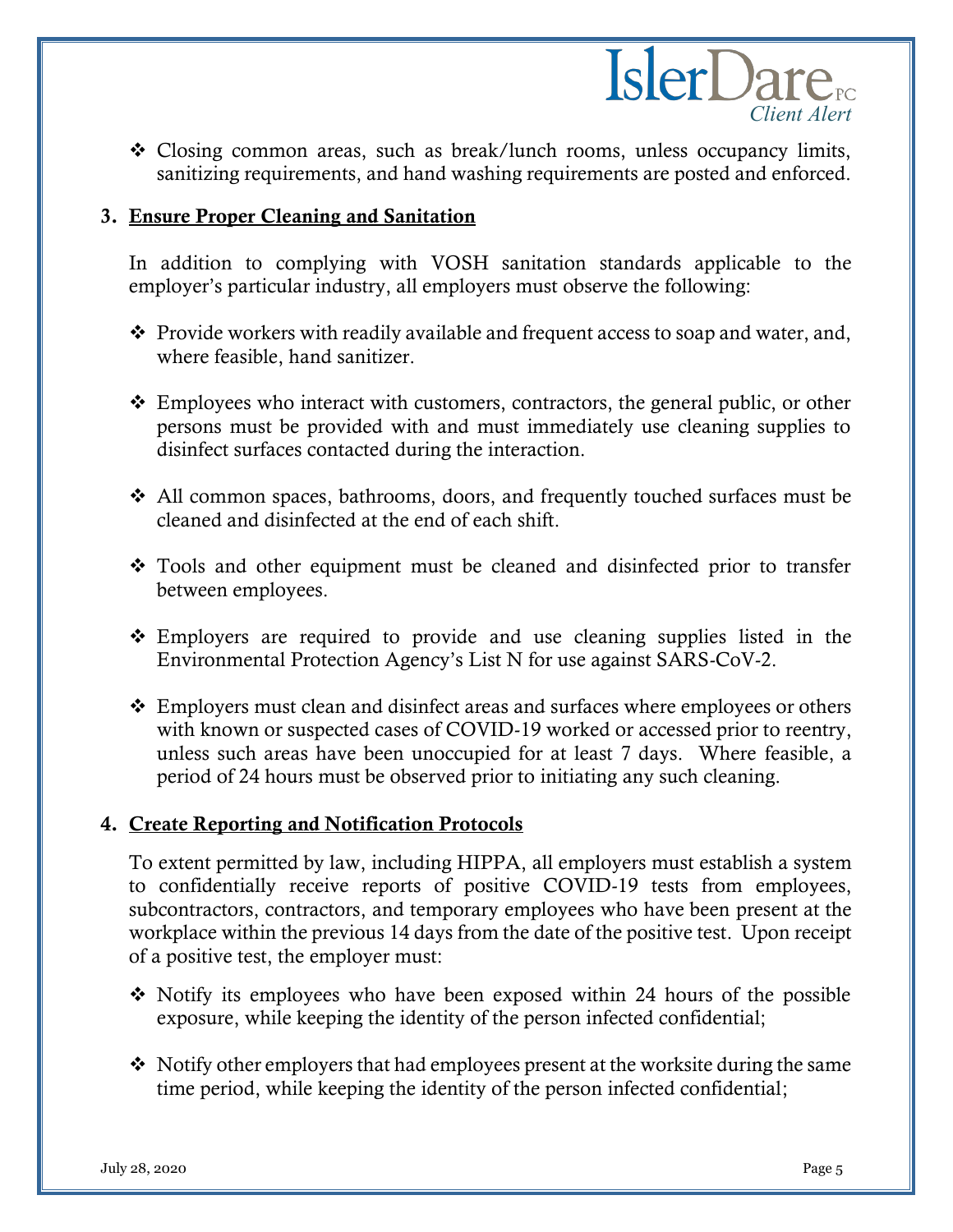

- ❖ Notify the building/facility owner, while keeping the identity of the person infected confidential, so various areas of the building can be sanitized and proper notification to other building tenants can be provided;
- ❖ Notify the Virginia Department of Health within 24 hours of the discovery of a positive test; and
- ❖ Notify the Virginia DOLI within 24 hours of the discovery of *3 or more* employees who tested positive for COVID-19 and who were present at the worksite within a 14 day time period.

#### 5. Coordinate Compliance with Subcontractors and Companies that Provide Workers

Employers with subcontractors or companies that provide contract or temporary employees are required to work together to monitor employees and individuals who enter the workplace to ensure those with known or suspected cases of COVID-19 stay home until cleared to return to work.

#### 6. Basic Employee Training

By August 26, 2020, all employers are required to provide written or verbal information to employees regarding the hazards and characteristics of the SARS-CoV-2 virus and COVID-19 disease, the extent of which depends on the risk level.

For employers classified in the Lower Risk Level, the VOSH has created a written document that can serve as the training, which can be found on the DOLI's website at:

[https://www.doli.virginia.gov/covid-19-outreach-education-and-training/.](https://www.doli.virginia.gov/covid-19-outreach-education-and-training/)

Employers with employees classified in the Very High, High, or Medium Risk Levels must provide more detailed training that includes:

- (i) the Standard's requirements and other State and CDC guidance with which the employer is complying;
- (ii) the characteristics and methods of transmission of the SARS-CoV-2 virus;
- (iii) the signs and symptoms of COVID-19;
- (iv) risk factors of severe COVID-19 illness;
- (v) the ability of pre-symptomatic and asymptomatic persons to transmit the virus;
- (vi) safe and healthy work practices and expectations;
- (vii) information about any required PPE and its use; and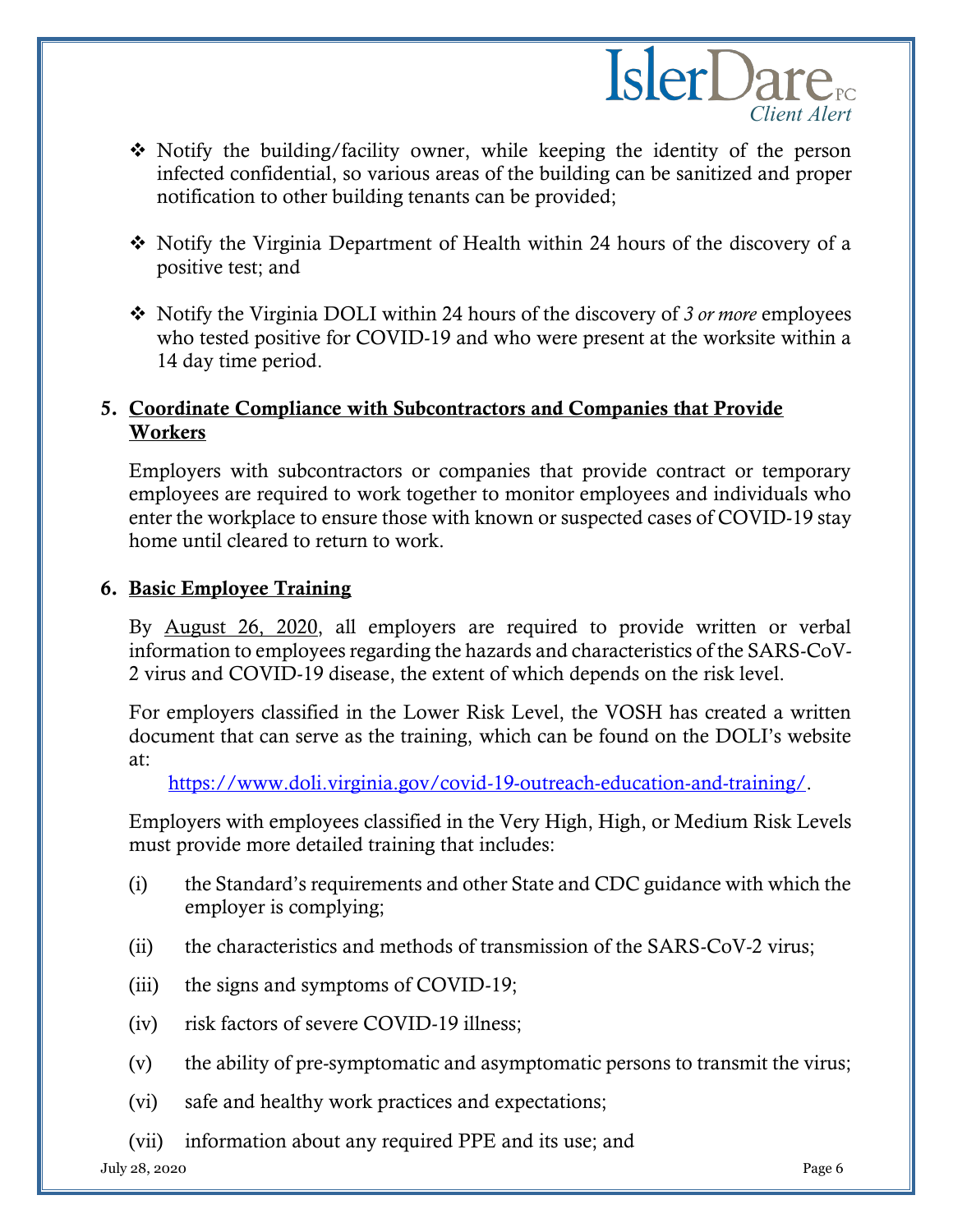(viii) the Standard's anti-discrimination provisions.

These employers must also prepare and maintain a written certification of the training to include the employees' names, signatures, training date, and trainer name. Further, remedial training is required if an employee who has already received training fails to understand or follow the workplace safety standards.

#### 7. Additional Protocols and Training for Very High, High, and Medium Risk Employers

Employers classified in the Very High, High, or Medium risk categories must also do the following:

- ❖ Implement additional engineering controls, administrative and work practice controls;
- ❖ Conduct a workplace hazard assessment to determine the necessity of PPE and verify the assessment has been done via a signed, written certification;
- ❖ Provide PPE as determined in the risk level hazard assessment or the Standard; and
- ❖ Create and implement a written Infectious Disease Preparedness and Response Plan, and train employees on the Plan, by September 25, 2020.

Notably, the requirements associated with the Infectious Disease Preparedness and Response Plan, while applying to all Very High and High risk employers, only apply to Medium risk employers with at least 11 employees.

The Infectious Disease Preparedness and Response Plan must, at a minimum, contain:

- (i) the name of the person responsible for administering the Plan;
- (ii) provide for employee involvement in the Plan's design and implementation;
- (iii) consider and address employee job tasks and the hazards of exposure to COVID-19;
- (iv) address contingency plans that might be required in the event of an outbreak;
- (v) identify prevention measures being implemented by the employer;
- (vi) provide procedures for employees to promptly report symptoms and positive test results and for the isolation of such employees;
- (vii) address infectious disease preparedness and response with third party businesses;

*Client Alert*

**IslerDare**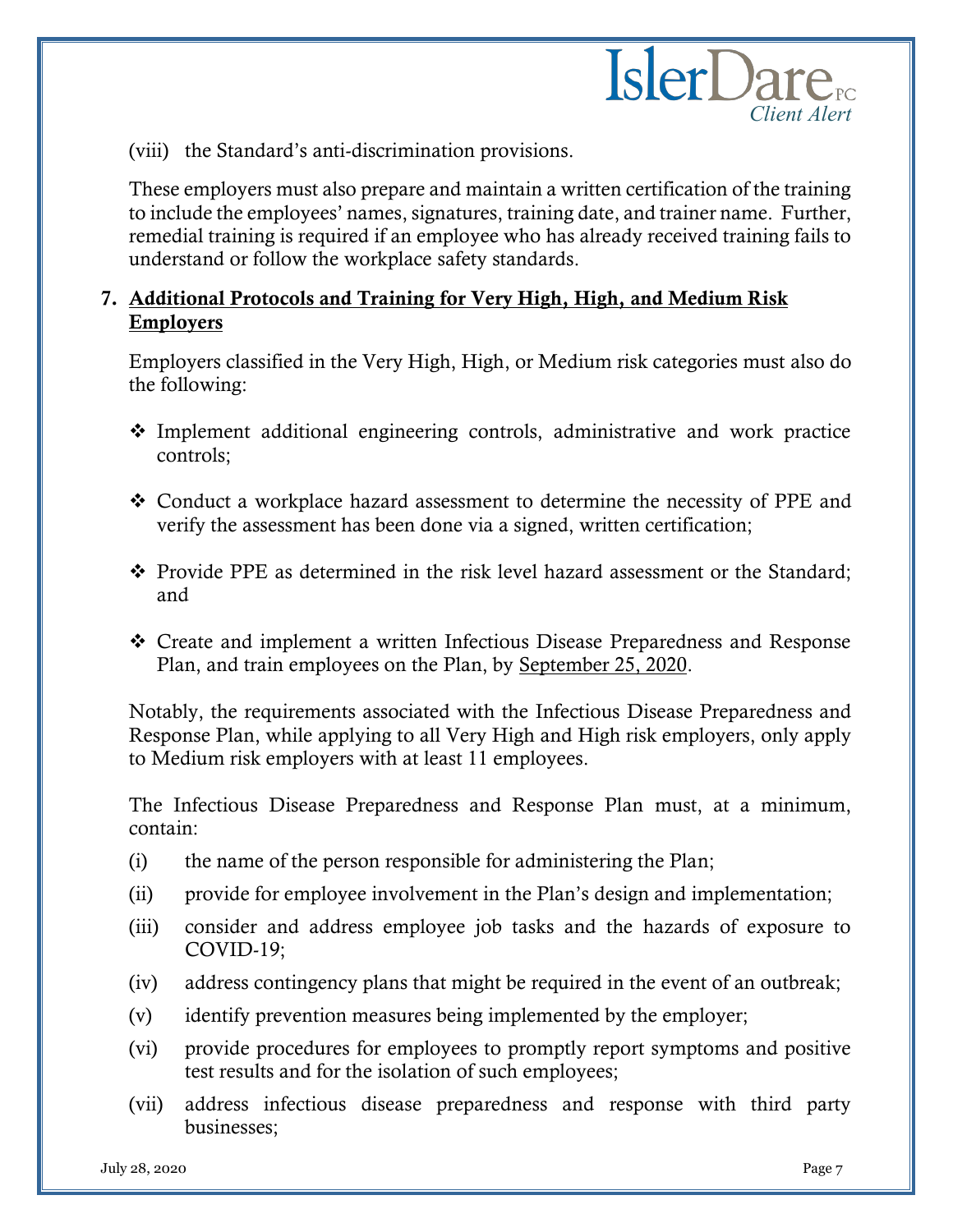

- (viii) identify CDC and VOSH guidelines with which the employer is complying;
- (ix) ensure compliance with the Governor's Executive Orders and Public Health Emergency Orders.

The VOSH has created a template Plan, which can be found here:

[https://www.doli.virginia.gov/covid-19-outreach-education-and-training/.](https://www.doli.virginia.gov/covid-19-outreach-education-and-training/)

Employers required to implement an Infectious Disease Preparedness and Response Plan must train employees on the Plan and must prepare and maintain a written certification of the training to include the employees' names, signatures, date, and trainer name by September 25, 2020. Remedial training is required if an employee who has already received training fails to understand or follow the workplace safety standards.

#### 8. Comply with the Standard's Anti-Discrimination Requirements

All employers are prohibited from discharging and otherwise discriminating or retaliating against:

- ❖ Employees who exercise their rights or the rights of others under the Standard;
- ❖ Employees who voluntarily provide and wear their own PPE;
- ❖ Employees who raise a reasonable concern about infection control to the employer, the employer's agent, other employees, a government agency, or the public (including via social media); and
- ❖ Employees who refuse to do work or enter a location that they feel is unsafe based on a reasonable fear of injury or death if they have sought an abatement of the hazard from the employer and the statutory procedures for securing abatement would not have provided timely protection.

## *What Are the Penalties for Non-Compliance?*

VOSH will be responsible for enforcing the new Standard under their existing enforcement authority and regulations. Accordingly, VOSH may issue penalties to employers for willful, repeat and failure-to-abate violations, as well as serious violations that cause a fatal accident or are classified as "high gravity" violations. The maximum penalties for the VOSH violation types increase each year in accordance with the consumer price index, and are currently as follows:

- ❖ Serious and Other than Serious Violations \$12,726 \$13,047
- ❖ Willful and Repeat Violations \$127,254 \$130,463